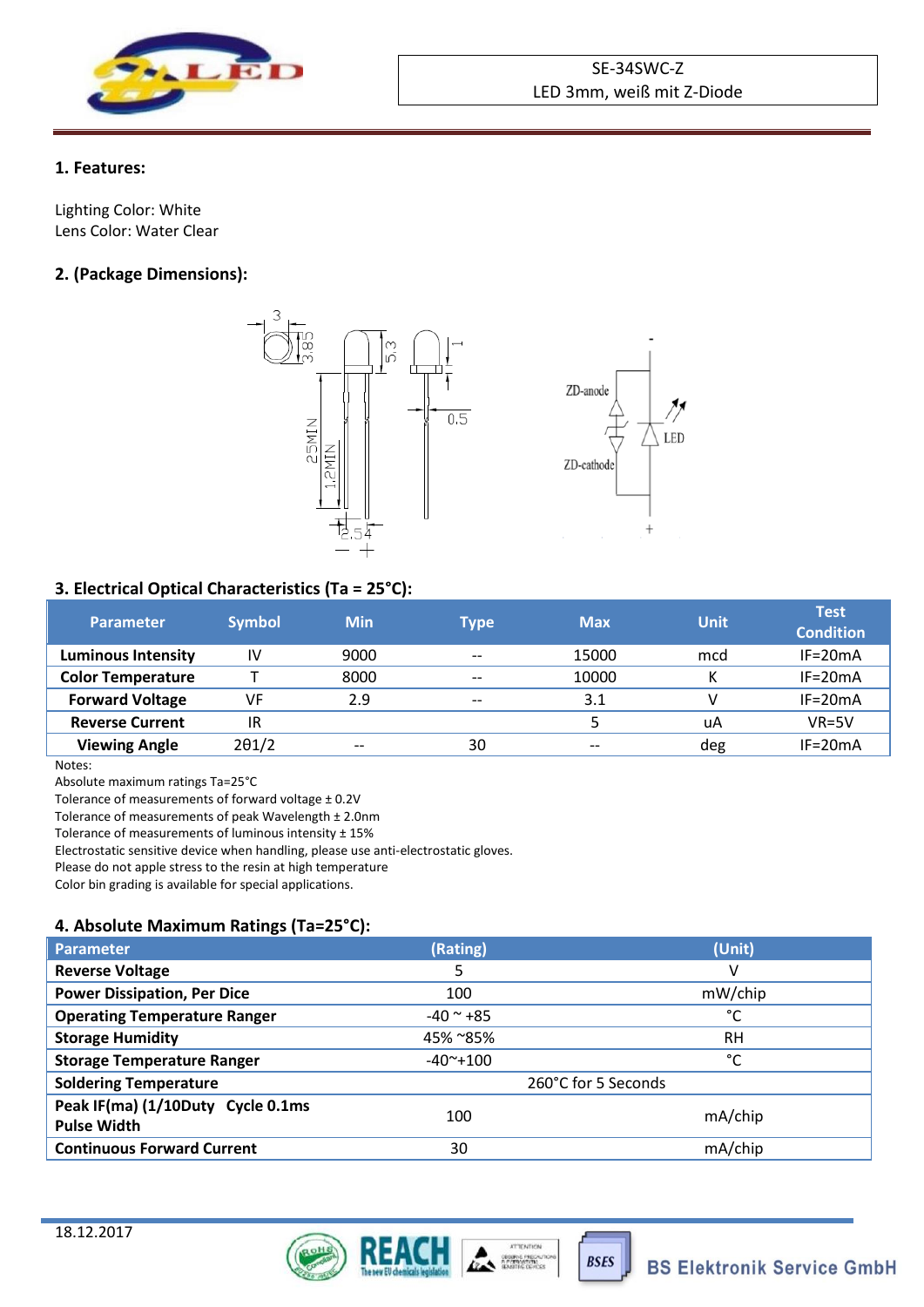

# **5. (Reliability Performance):**

| <b>Test</b><br><b>Classification</b> | <b>Test Item</b>                                     | <b>Test Condition</b>                                                                                                        | <b>Test Duration</b> | <b>Sample</b><br><b>QTY</b> | AC/RE |
|--------------------------------------|------------------------------------------------------|------------------------------------------------------------------------------------------------------------------------------|----------------------|-----------------------------|-------|
| <b>Life Test</b>                     | Room Temperature<br><b>DC Operating</b><br>Life Test | Ta=25 $°C \pm 5°C$ , IF=20mA                                                                                                 | 1000hrs              | 30pcs                       | 0/1   |
| <b>Environment</b><br>Test           | <b>Thermal Shock Test</b>                            | $-10^{\circ}$ C ± 5°C $\leftrightarrow$ $+100^{\circ}$ C ± 5°C<br>5min. 10sec. 5min.                                         | 50 cycles            | 30pcs                       | 0/1   |
|                                      | Temperature Cycle<br>Test                            | $-40^{\circ}$ C ± 5°C $\leftarrow$ $\rightarrow$ +25°C± 5°C $\leftarrow$<br>$\rightarrow$ +85°C ± 5°C<br>30min. 5min. 30min. | 50 cycles            | 30pcs                       | 0/1   |
|                                      | High Temperature &<br><b>High Humidity Test</b>      | Ta=85 $^{\circ}$ C ± 5 $^{\circ}$ C<br>RH= 85%±0.5 % RH                                                                      | 1000hrs              | 30pcs                       | 0/1   |
|                                      | <b>High Temperature</b><br>Storage                   | Ta= $100^{\circ}$ C $\pm$ 5°C                                                                                                | 1000hrs              | 30pcs                       | 0/1   |
|                                      | Low Temperature<br>Storage                           | Ta=-55 $^{\circ}$ C $\pm$ 5 $^{\circ}$ C                                                                                     | 1000hrs              | 30pcs                       | 0/1   |
| <b>Mechanical Test</b>               | Resistance to<br><b>Soldering Heat</b>               | Ta=230°C $\pm$ 5°C                                                                                                           | 5 sec.               | 30pcs                       | 0/1   |
|                                      | Lens Integrity                                       | Load 2.5N (0.25kgf)<br>$0^{\circ}$ ~ 90° ~ 0°                                                                                | 3 times              | 30pcs                       | 0/1   |

# **6. (Recommended Wave Soldering Profiles):**



# Time(sec)